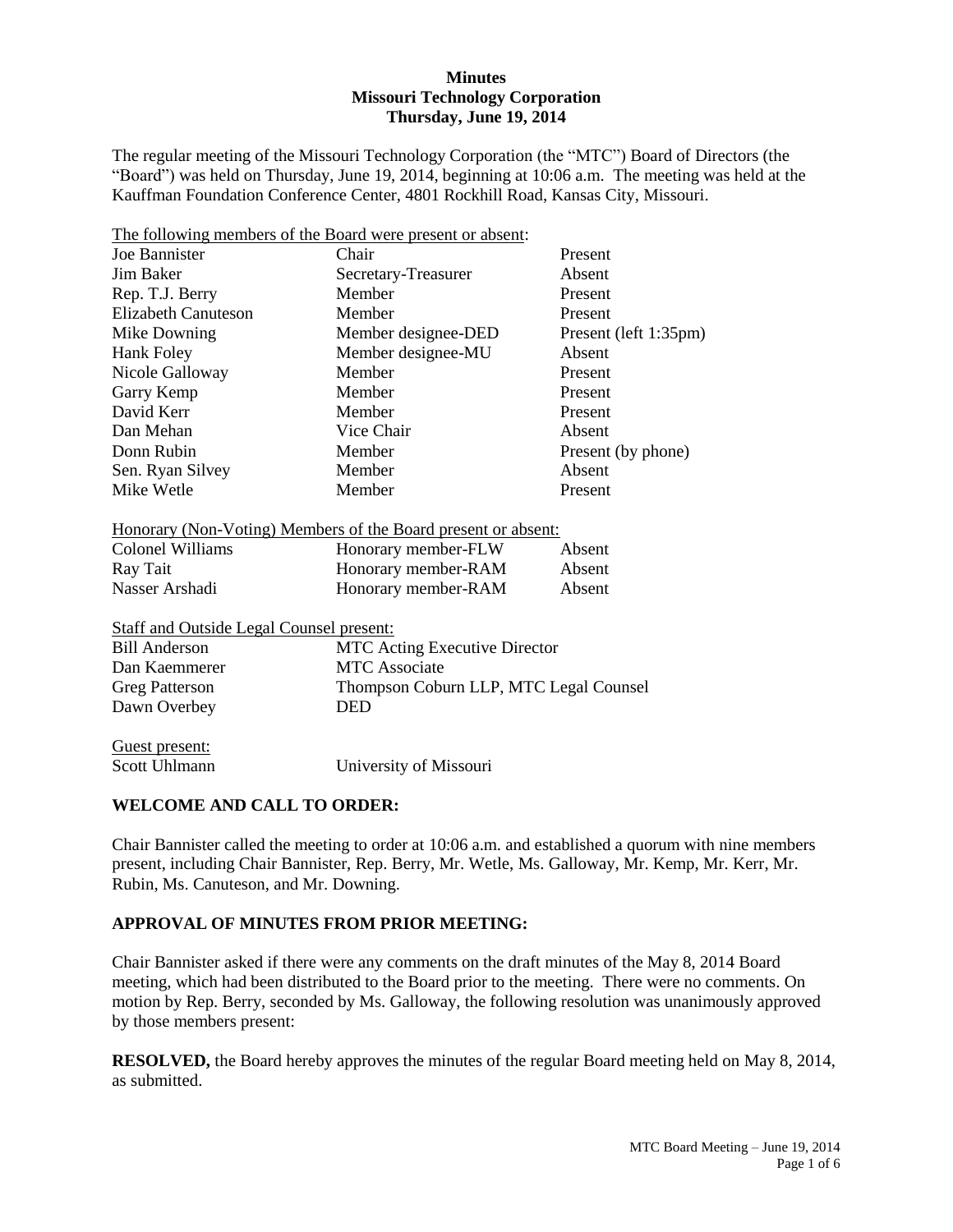## **EXECUTIVE DIRECTOR REPORT:**

Chair Bannister asked Director Anderson to present the MTC Executive Director's report. Director Anderson reported that five IDEA Fund projects have closed since the most recent Board meeting with \$610,000 disbursed to applicants for economic assistance, alongside more than \$915,000 in leveraged capital from other sources. Overall, 58 IDEA Fund financings have closed, totaling \$15.8 million, leveraging private capital of more than \$100 million. Director Anderson advised the Board that Yurbuds was recently acquired by Harman International Industries, Inc. He then reviewed fourth quarter activities and closed his report by reviewing activities the MTC staff planned to undertake, including hiring a finance/compliance staff person, implementing the FY15 MTC Operating Plan and updating website content.

## **DEPARTMENT OF ECONOMIC DEVELOPMENT REPORT:**

Chair Bannister asked Mr. Downing to present the Department of Economic Development report. Mr. Downing reported that a record number of new jobs have been created - 26,000 - a 50 percent increase over any other year. A significant contribution to that figure is the Cerner project, which represents the largest project in Missouri history. He stated that he visited six rural communities in March to analyze their needs. He said that there is a need to boost entrepreneurship in these areas and incentives for students to get interested in STEM. He still expects the unemployment rate in Missouri to drop below 5.0 percent by the end of the year. He distributed flyers for the Governor's Conference on Economic Development, being held September 3-5, 2014 at Lake of the Ozarks.

# **EXECUTIVE COMMITTEE REPORT:**

Chair Bannister reported the Executive Committee met twice during the 4<sup>th</sup> Quarter to review and approve transaction documents for investments approved by the Board.

## **BOARD GOVERNANCE MATTERS:**

Chair Bannister advised the Board of Vicki Gonzalez's resignation from the Board and stated that they are working with the Governor's office to identify a replacement Board member. He asked the Board members for suggestions on nominees.

Chair Bannister nominated Nicole Galloway to serve as a member on the Investment Committee and Mike Downing to serve as a member on the Executive Committee. On motion by Mr. Kerr, seconded by Rep. Berry, the following resolution was unanimously approved by those members present:

**RESOLVED**, the Board hereby ratifies the appointment of Nicole Galloway to the Investment Committee and Mike Downing to the Executive Committee.

## **AUDIT AND FINANCE COMMITTEE REPORT:**

In Dr. Baker's absence, Chair Bannister asked Director Anderson to present the Audit and Finance Committee Report. Director Anderson referred the Board to a report on active, inactive and pending loans, grants and investments that had been distributed prior to the meeting. He then presented the FY2014 Fourth Quarter Treasurer's Report, which alco was distributed to the Board prior to the meeting. On motion by Mr. Downing, seconded by Rep. Berry, the following resolution was unanimously approved by those members present:

**RESOLVED,** the Board hereby approves the 4th Quarter FY2014 Treasurer's Report dated June 19, 2014, as submitted.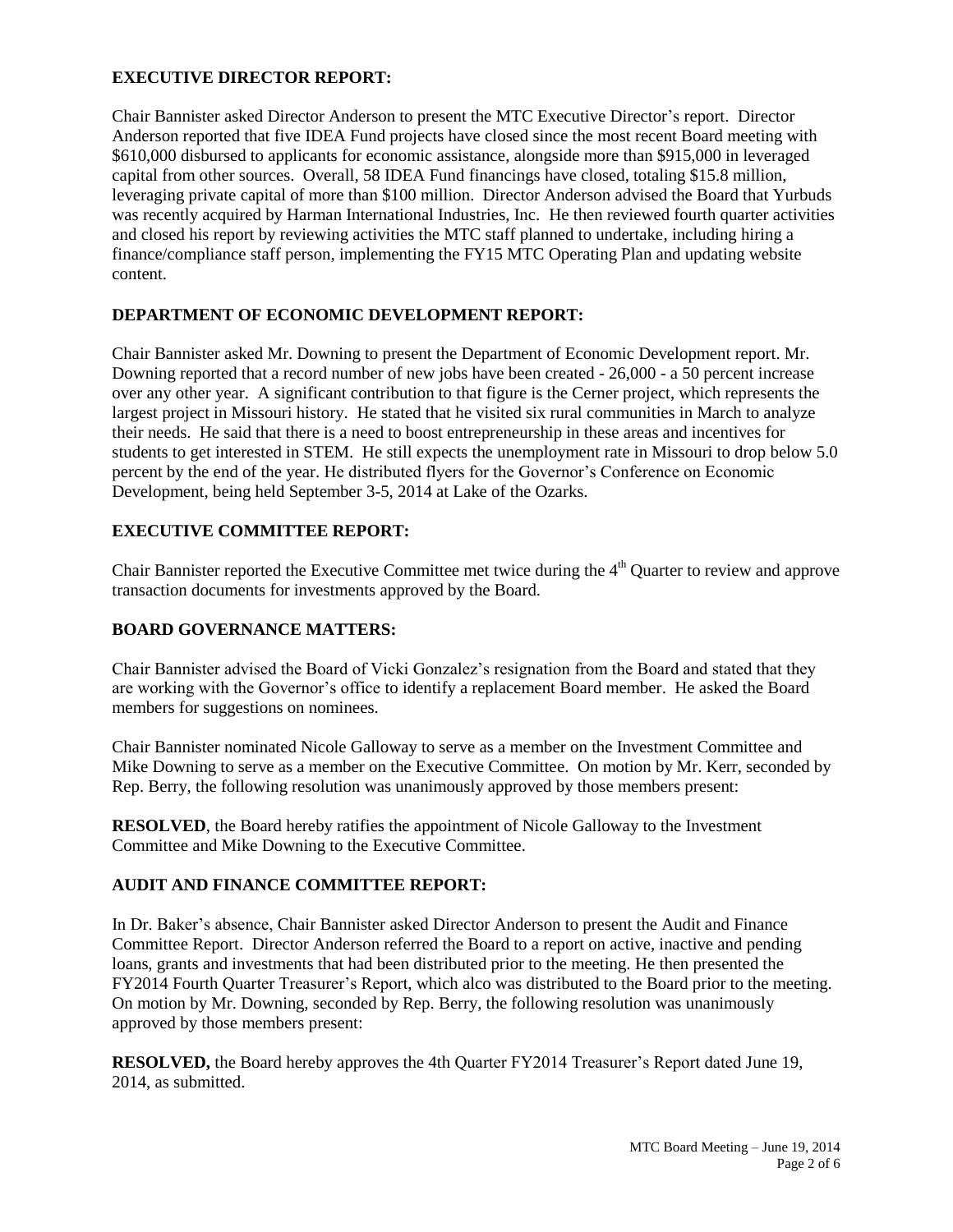### **INVESTMENT COMMITTEE REPORT:**

Chair Bannister asked Mr. Kerr to present the Investment Committee report. Mr. Kerr called upon Dan Kaemmerer who directed the Board's attention to the Investment Committee report which was distributed to the Board prior to the meeting. Mr. Kaemmerer reported that 17 applications were received, for a total requested amount of \$6,173,855. The Investment Committee met in June to review those applications and interview the applicants. Following presentation and question and answer sessions with the applicants, the Investment Committee recommended nine applications for funding, subject to further due diligence and the preparation and execution of definitive transaction documents, including three TechLaunch investments and six MOBEC grants.

### **CLOSED SESSION:**

On motion by Mr. Kerr, seconded by Ms. Canuteson, the following resolution was approved by the following roll call vote:

**RESOLVED**, the Board hereby approves entering into Closed Session at 10:38 a.m. pursuant to Sections 610.021 (1), (12), (14) and (15), RSMo, to review Investment Committee recommendations for potential project investments.

| Rep. Berry          | ave | Mr. Kerr          | ave |
|---------------------|-----|-------------------|-----|
| Mr. Rubin           | aye | Ms. Canuteson aye |     |
| Ms. Galloway        | ave | Mr. Kemp          | aye |
| Chair Bannister aye |     | Mr. Downing       | aye |
| Mr. Wetle           | aye |                   |     |

On motion by Mr. Kerr, seconded by Mr. Wetle, the following resolution was approved by the following roll call vote:

**RESOLVED,** the Board hereby approves exiting Closed Session at 11:33 a.m.

| Rep. Berry          | aye | Mr. Kerr          | aye |
|---------------------|-----|-------------------|-----|
| Mr. Rubin           | ave | Ms. Canuteson aye |     |
| Ms. Galloway        | ave | Mr. Kemp          | ave |
| Chair Bannister aye |     | Mr. Downing       | aye |
| Mr. Wetle           | aye |                   |     |

### **BOARD ACTIONS:**

Chair Bannister reported that, after discussion confined to the matters stated above by those present, the Board took no action during Closed Session. It was noted that Mr. Rubin had recused himself for the discussion and vote on TechLaunch Program application TL-2014-11-002 due to BioSTL's affiliation with BioGenerator

### **INVESTMENT COMMITTEE RECOMMENDATIONS:**

On motion by Mr. Wetle, seconded by Rep. Berry, the following resolutions were approved by those members present at the meeting:

**RESOLVED,** the Board hereby approves the following Missouri TechLaunch Program applications, subject to satisfaction of ordinary program conditions and other conditions as noted: TL-2014-11-001 (Genneo, Inc) in the amount of \$100,000; TL-2014-11-002 (Nanopore Diagnostics) in the amount of \$100,000 contingent upon a competitive analysis satisfactory to the MTC; and TL-2014-11-004 (Orion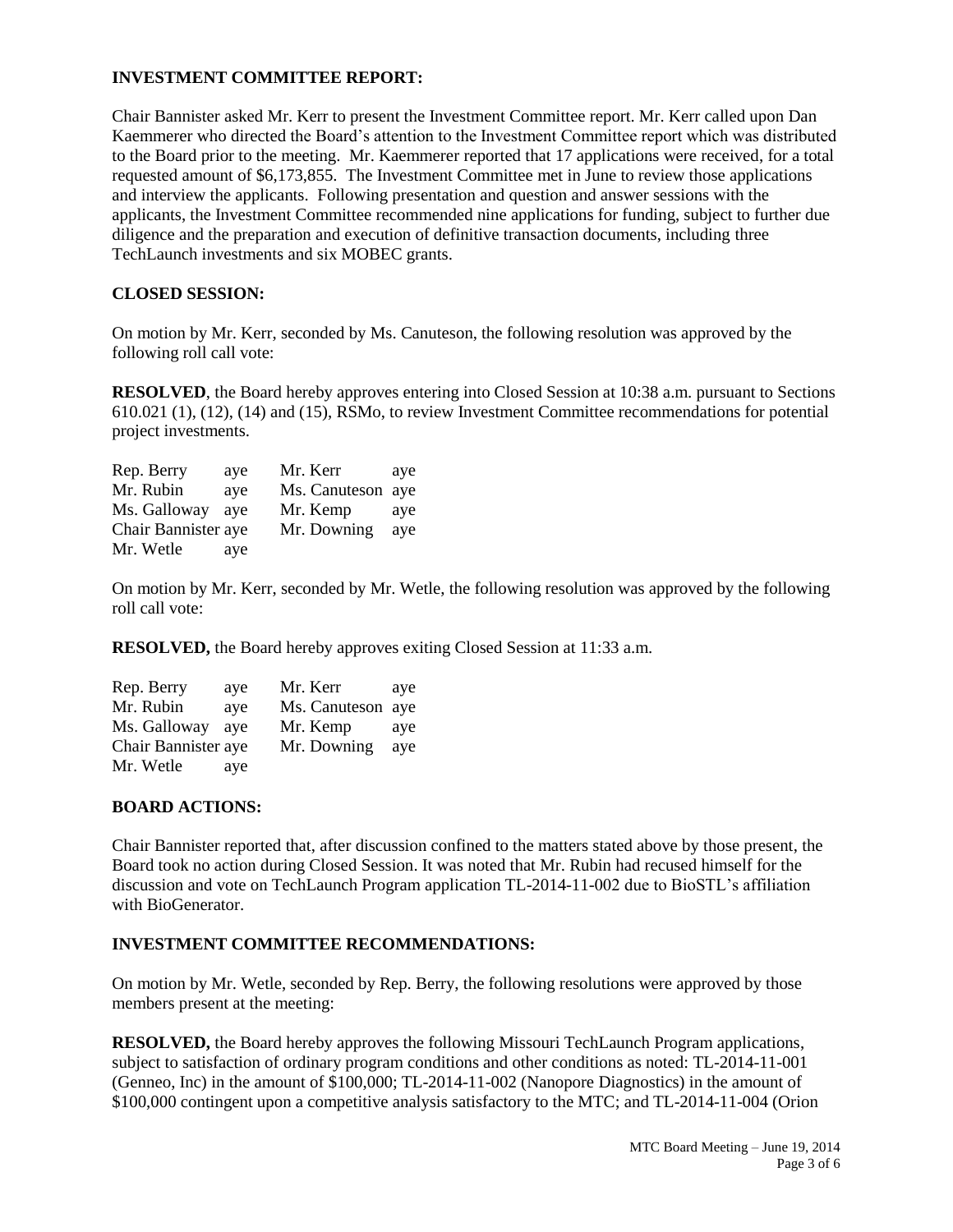Bioscience) in the amount of \$100,000;

**FURTHER RESOLVED**, the Board hereby delegates to the MTC Executive Committee full power and authority on behalf of the MTC to complete any remaining due diligence and to negotiate, amend, and approve any and all agreements, documents or instruments and to take such other actions as may be required or desirable in connection with, or in furtherance of such financings;

**FURTHER RESOLVED**, the Board hereby authorizes the MTC Acting Executive Director on behalf of the MTC to execute and deliver all documents relating to such financings.

On motion by Ms. Galloway, seconded by Ms. Canuteson, the following resolutions were approved by those members present at the meeting:

**RESOLVED,** the Board hereby approves the following Missouri Building Entrepreneurial Capacity Program applications, subject to satisfaction of ordinary program conditions: MOBEC-2014-11-001 (Arch Grants) in the amount of up to \$250,000; MOBEC-2014-11-002 (Donald Danforth Plant Science Center) in the amount of \$300,000; MOBEC-2014-11-004 (Missouri State University) in the amount of up to \$140,000; MOBEC-2014-11-006 (Downtown Kansas City Civic Ventures) in the amount of \$250,000; MOBEC-2014-11-007 (Digital Sandbox KC) in the amount of \$300,000; and MOBEC-2014- 11-008 (EDC KC/Think Big Partners) in the amount of \$100,000;

**FURTHER RESOLVED**, the Board hereby delegates to the MTC Executive Committee full power and authority on behalf of the MTC to complete any remaining due diligence and to negotiate, amend, and approve any and all agreements, documents or instruments and to take such other actions as may be required or desirable in connection with, or in furtherance of such awards; and

**FURTHER RESOLVED**, the Board hereby authorizes the MTC Acting Executive Director on behalf of the MTC to execute and deliver all documents relating to such awards.

On motion by Rep. Berry, seconded by Ms. Canuteson, the following resolutions were approved by those members present at the meeting:

**RESOLVED**, the Board hereby rescinds its prior approvals of the following applications for financial assistance under the IDEA Funds program: Eyelten Therapeutics (TL-2011-027) adopted at its meeting held July 18, 2011; Dorsata (SEED-2012-04-021) adopted at its meeting held October 26, 2012; Carbolytic Materials (HTIE-2011-02-004) adopted at its meeting held April 23, 2012; Genetix Fusion (TL-2013-07-007) adopted at its meeting held June 28, 2013; DynaLabs (HTIE-2012-00) adopted at its meeting held April 23, 2012; DT Search and Design (HTIE-2011-02-001) adopted at its meeting held October 24, 2011; and Sopharmia (SEED-2012-03-002) adopted at its meeting held April 23, 2012; and, accordingly, the reservation of funds for such proposed financings and all prior authorizations related to such applications submitted for such proposed financings hereby are revoked and the reserved funds shall be available for other use under the IDEA Funds program.

On motion by Chair Bannister, seconded by Rep. Berry, the following resolutions were approved by those members present at the meeting:

**RESOLVED**, the Board hereby conditionally rescinds the application for financial assistance under the IDEA Funds program submitted by New Millennium Wind Energy (VCCI-2011-004) and directs the MTC Executive Committee to cause the applicant to be notified of such conditional rescission of its prior approval of its application for financial assistance under IDEA Funds program, which rescission will become effective if New Millennium does not satisfy all outstanding diligence requirements to the satisfaction of the MTC Executive Committee within 60 days of such notice; and, accordingly, upon the effectiveness of the rescission, the reservation of funds for such proposed financing and all prior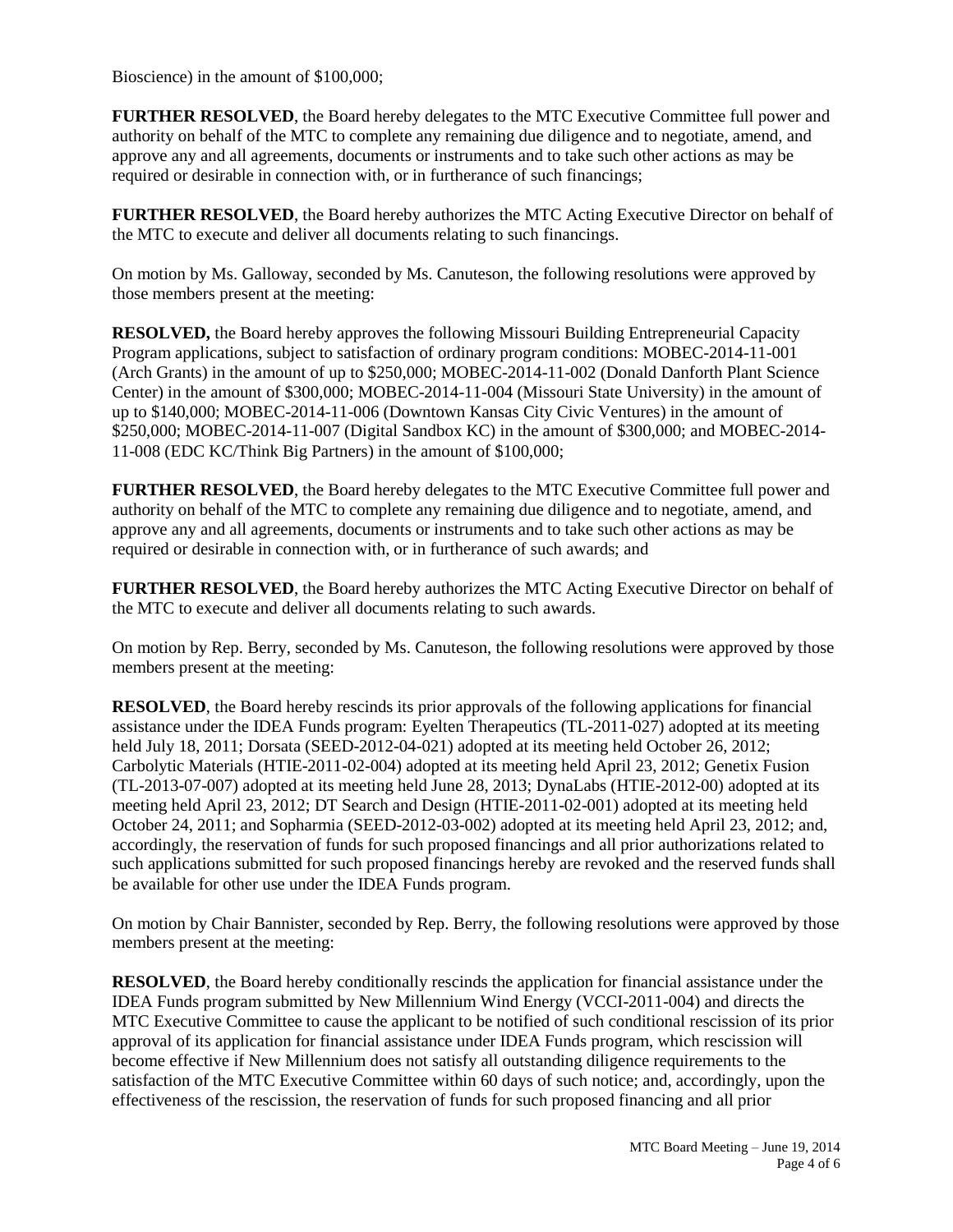authorizations related to such application submitted for such proposed financing hereby will be revoked and the reserved funds shall be available for other use under the IDEA Funds program..

## **LEGISLATIVE AND FY2015 BUDGET UPDATE:**

Director Anderson gave an update on legislative and budget activities. Director Anderson discussed the FY2015 Operating Plan, which included core values of the MTC, review of the Top FY14 Goals, establishment and discussion of the Top FY15 Goals, several action items, meeting dates for 2015 and the FY2015 funding calendar. At the previous Board meeting, Director Anderson was asked to develop a staffing plan, which he presented for discussion. Pending news of the Governor's vetoes/restrictions, Director Anderson presented the Board with four possible budget scenarios. There was much discussion regarding the staffing plan among the Board.

On motion by Mr. Kerr, seconded by Mr. Wetle, the following resolutions were approved by those members present at the meeting:

**RESOLVED,** the Board hereby adopts the FY2015 Operating Plan, as presented, including the LCDI and SSBCI program allocations set forth therein.

On motion by Mr. Wetle, seconded by Rep. Berry, the following resolutions were approved by those members present at the meeting:

**RESOLVED**, the Board hereby approves the FY2015 General Agreement between the Department of Economic Development and the MTC in substantially the form presented;

**FURTHER RESOLVED**, the Board hereby delegates to the MTC Chairperson full power and authority on behalf of the MTC to negotiate, amend, and approve any and all agreements, documents or instruments and to take such other actions as may be required or desirable in connection with, or in furtherance of such agreement; and

**FURTHER RESOLVED**, the Board authorizes the MTC Chairperson to execute and deliver the General Agreement on behalf of the MTC.

On motion by Mr. Wetle, seconded by Ms. Galloway, the following resolutions were approved by those non-recused members present at the meeting (Mr. Rubin having recused himself due to his relationship with BioSTL and its sponsorship of organizations that may directly or indirectly receive allocations referred to below):

[Recusals: Donn Rubin]

**RESOLVED,** the Board hereby approves Innovation Center allocations in amounts not to exceed the amounts presented in the FY2015 Operating Plan Allocations for Core Technology Programs;

**FURTHER RESOLVED, the Board hereby delegates to the MTC Executive Committee full power and** authority on behalf of the MTC to complete any remaining due diligence and to negotiate, amend, and approve any and all agreements, documents or instruments and to take such other actions as may be necessary or advisable in connection with, or in furtherance of such allocations;

**FURTHER RESOLVED,** that the MTC staff hereby is directed to provide a year-end oral report to the MTC Investment Committee regarding the FY2014 program results; and

**FURTHER RESOLVED**, the Board hereby authorizes the MTC Chairperson, on behalf of the MTC, to execute and deliver all documents relating to such allocations.